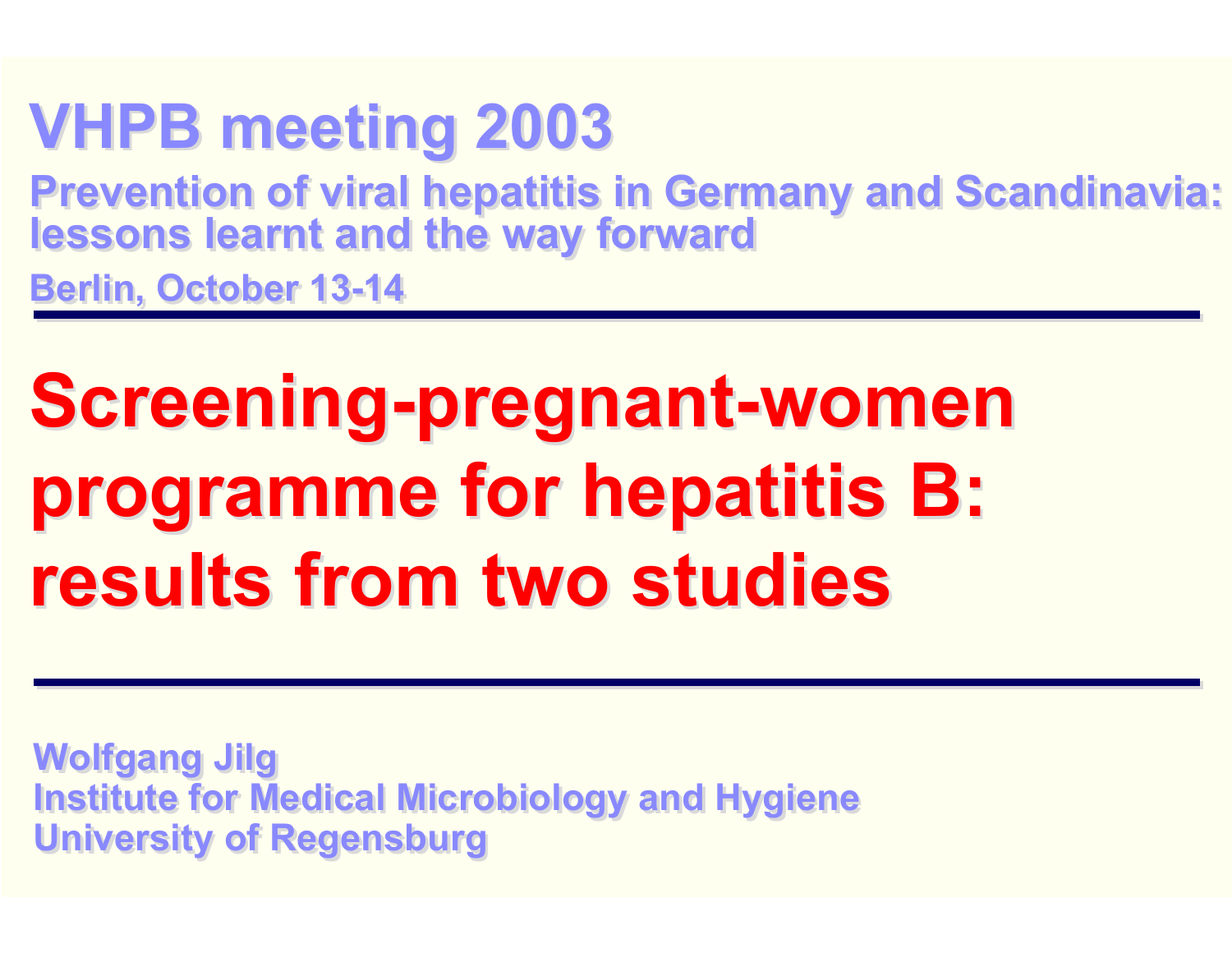### **mother-infant-transmission of hepatitis B**

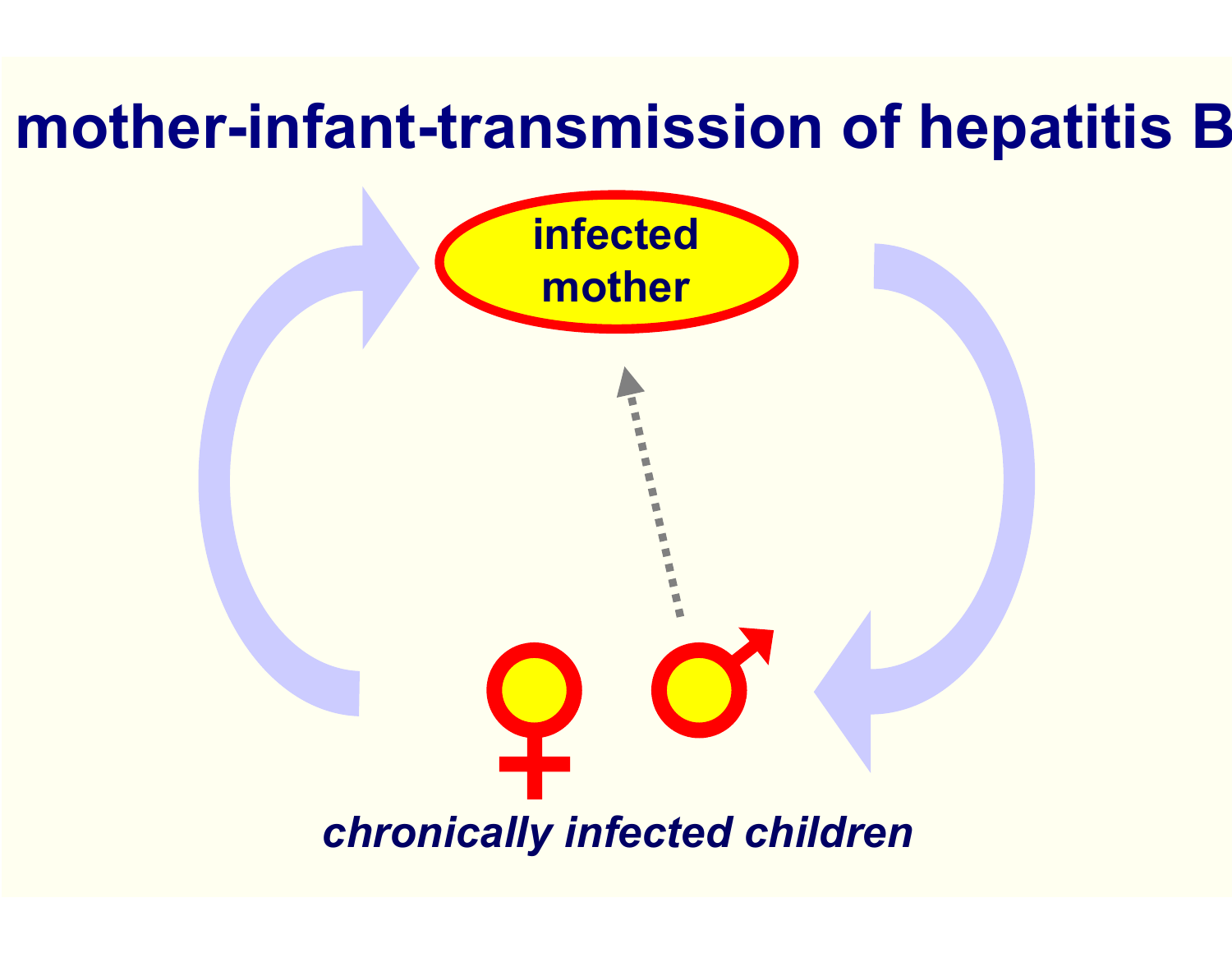### **mother-infant-transmission of hepatitis B**

**infection** 

### *the infected newborn has a 25% lifetime risk of primary hepatocellular carcinoma or cirrhosis*

**Beasly and Huang, in Viral hepatitis and Liver Disease, New York 1984**

*chronically infected children*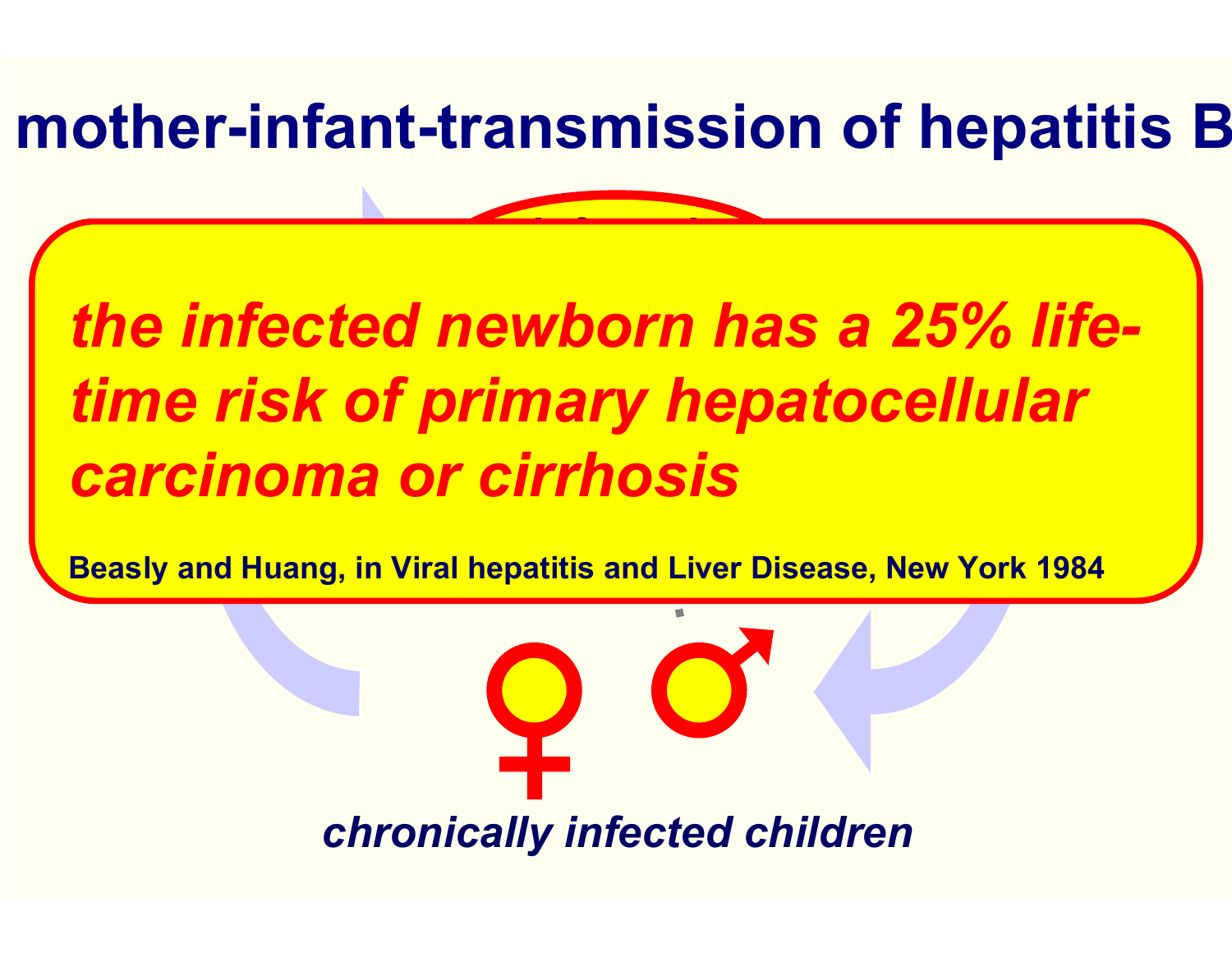### **Perinatal transmission of hepatitis B frequency of HBsAg pos. pregnant women in Germany**

| <b>city</b>       | year    | $\mathbf n$ | HBsAg pos $(\% )$ |
|-------------------|---------|-------------|-------------------|
| <b>Hannover</b>   | 1980-81 | 5 8 7 4     | 0.95              |
| <b>Bielefeld</b>  | 1981-85 | 15 957      | 1.10              |
| <b>Greifswald</b> | 1983    | 1401        | 0.57              |
| <b>Rostock</b>    | 1987-88 | 3791        | 0.89              |
| <b>Hannover</b>   | 1996    | 912         | 1.40              |

*Niesert et al Geburtsh u Frauenheilk 1996; 56: 283-286*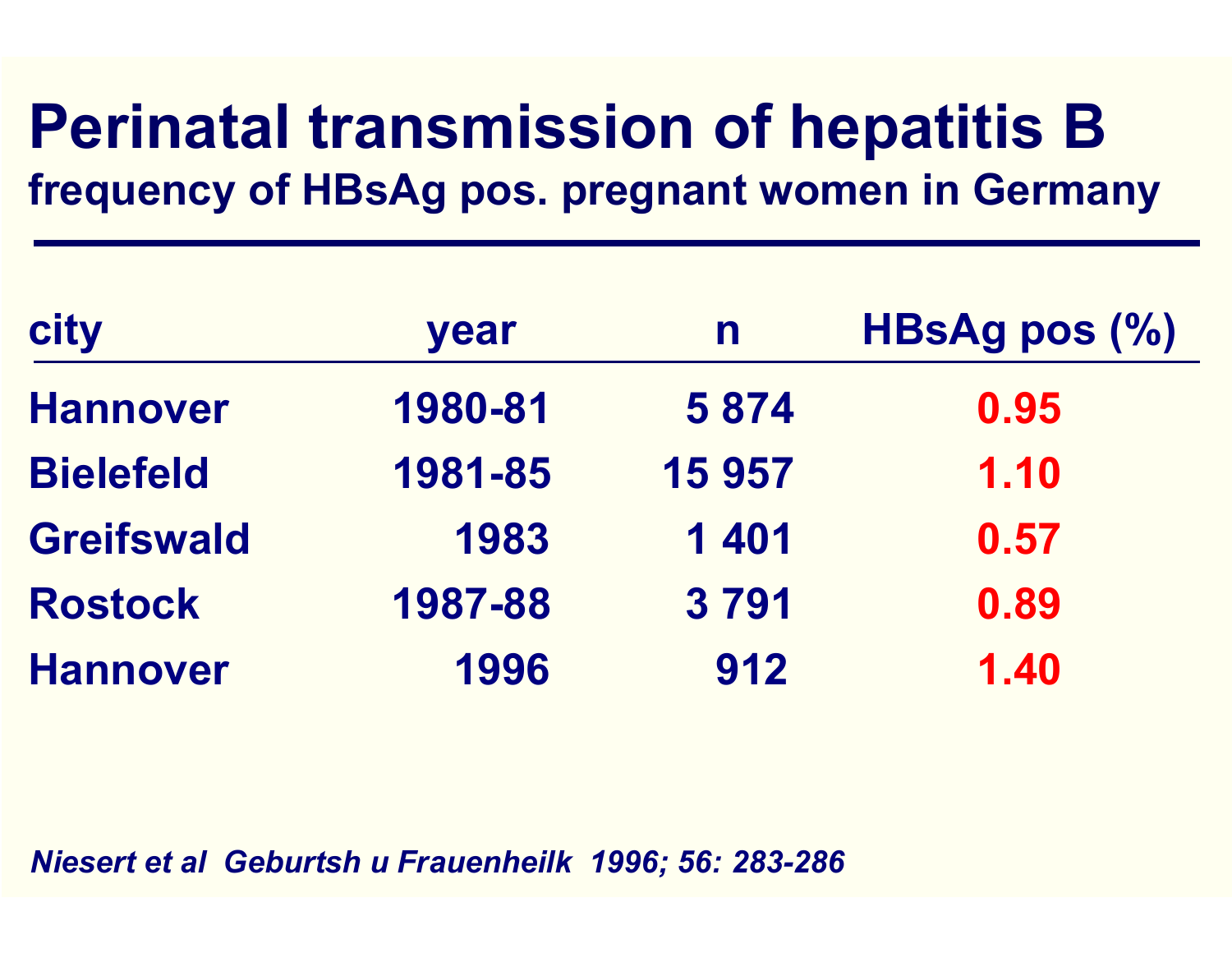### **Perinatal transmission of hepatitis B estimated risk of infection for newborns in Germany**

| <b>HBsAg pos.</b><br>pregnant women |      | risk of<br>transmission |       | newborns<br>at risk |
|-------------------------------------|------|-------------------------|-------|---------------------|
| total                               | 7000 |                         |       |                     |
| HBeAg+                              | 1050 | 85%                     |       | 893                 |
| anti-HBe+                           | 5950 | 6%                      |       | 357                 |
|                                     |      |                         | total | 1 250               |

*calculated according to figures from Stück and Jilg, D Gelben Hefte 1996; 36: 106-113; Knöll et al, J Med Virol 1999; 59:14-18*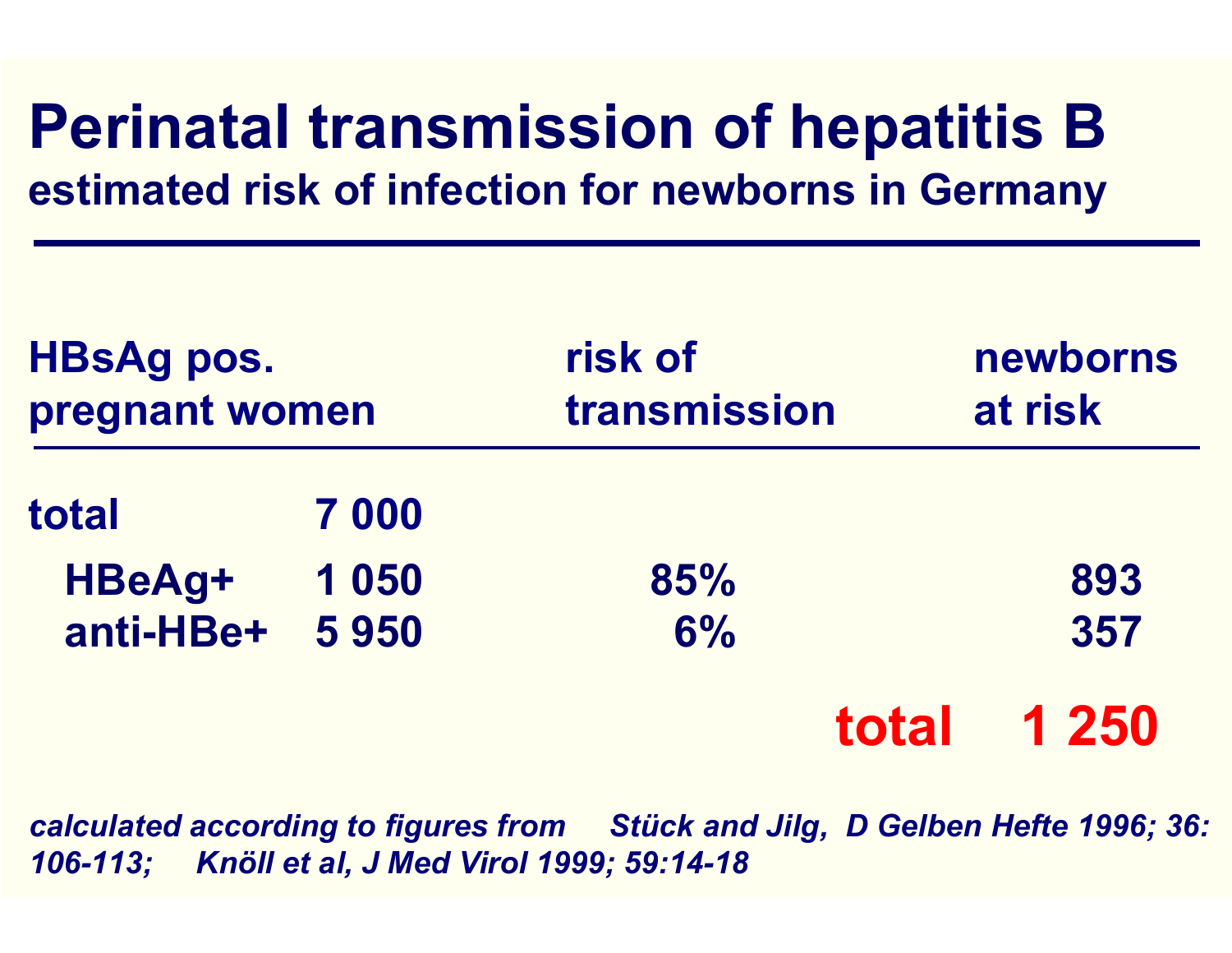# **German regulations for screening of pregnant women 1984**

- **Testing for HBsAg has to be performed on all pregnant women belonging to certain risk groups**
- z **Testing should be performed after the 32nd week of pregnancy as close to the time of delivery as possible**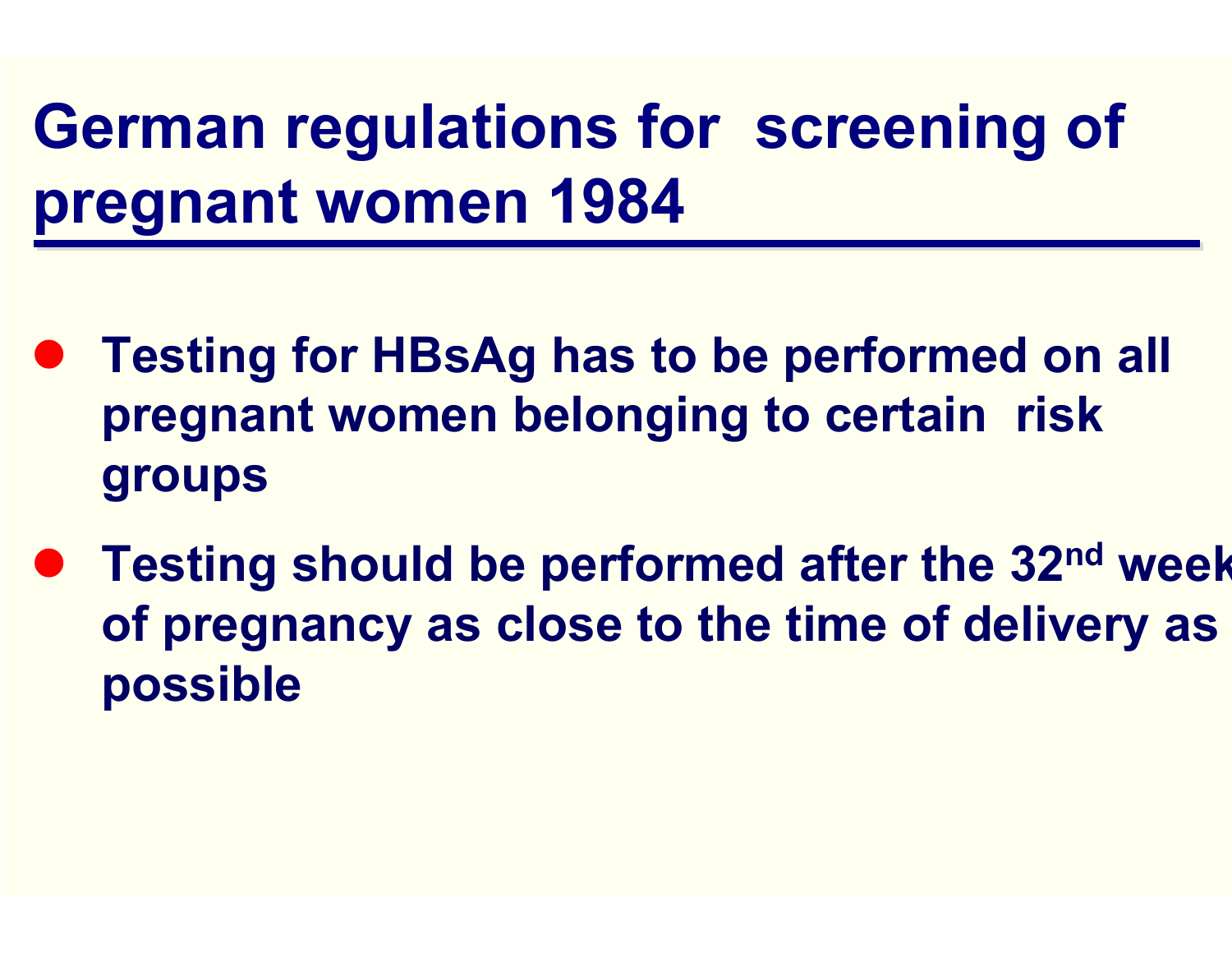# **individuals considered at risk for hepatitis B infection**

- $\bullet$ **health care workers**
- $\bullet$ **people from endemic countries**
- $\bullet$ **contacts of carriers**
- $\bullet$ **recipients of blood products**
- $\bullet$ **patients of institutions for mentally disabled**
- $\bullet$ **hemodialysis patients**
- $\bullet$ **heterosexuals with multiple sex partners**
- $\bullet$ **parenteral drug users**
- $\bullet$ **prison inmates**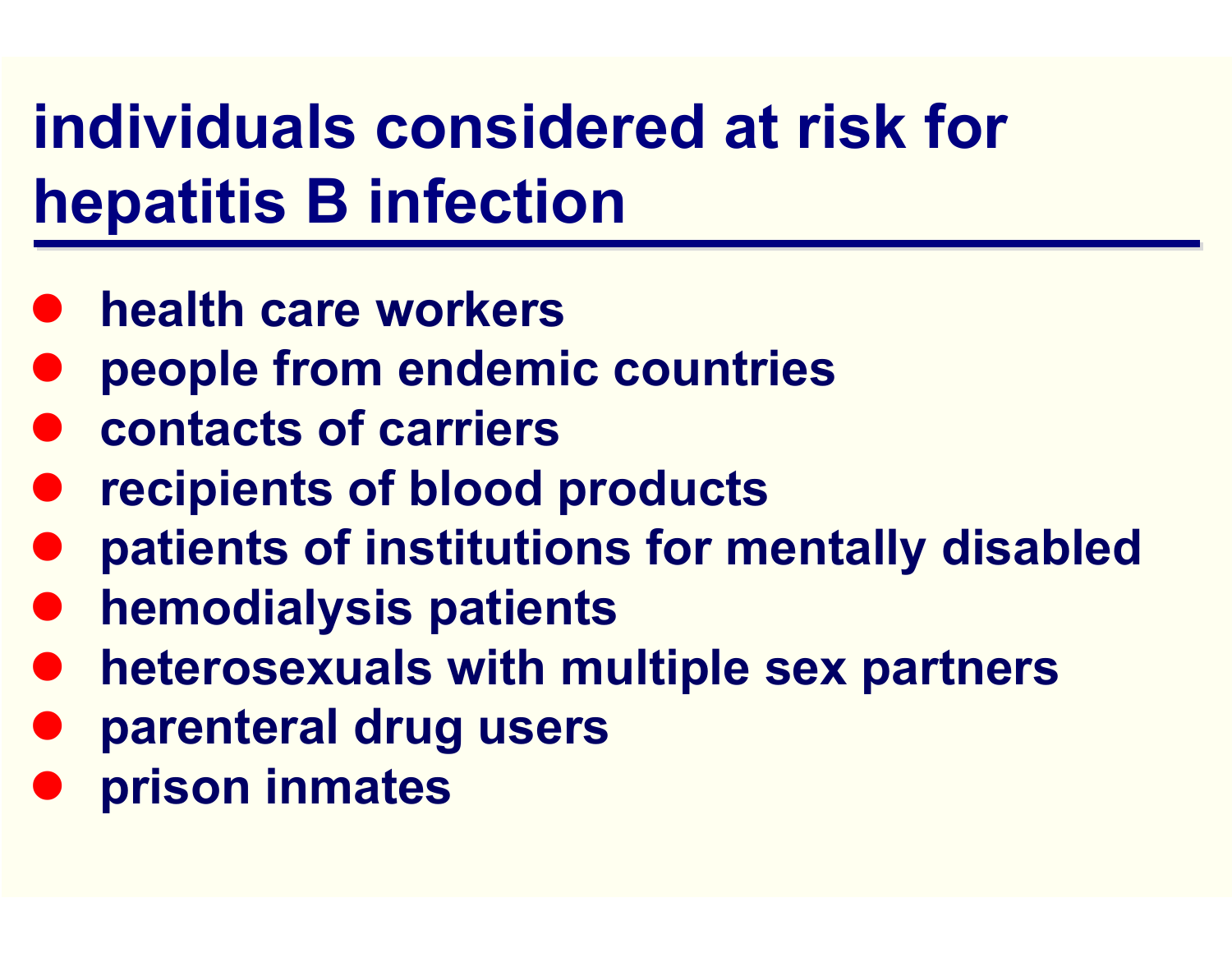### **Effectiveness of risk group screening**

#### **912 pregnant women tested**

- **13 HBsAg positive** 
	- **9 women from endemic countries**
	- **3 German women 1 Greek woman**  *no risk factor established*

 $\rightarrow$  30% of women would not have been tested!

*Niesert et al Geburtsh u Frauenheilk 1996; 56: 283-286*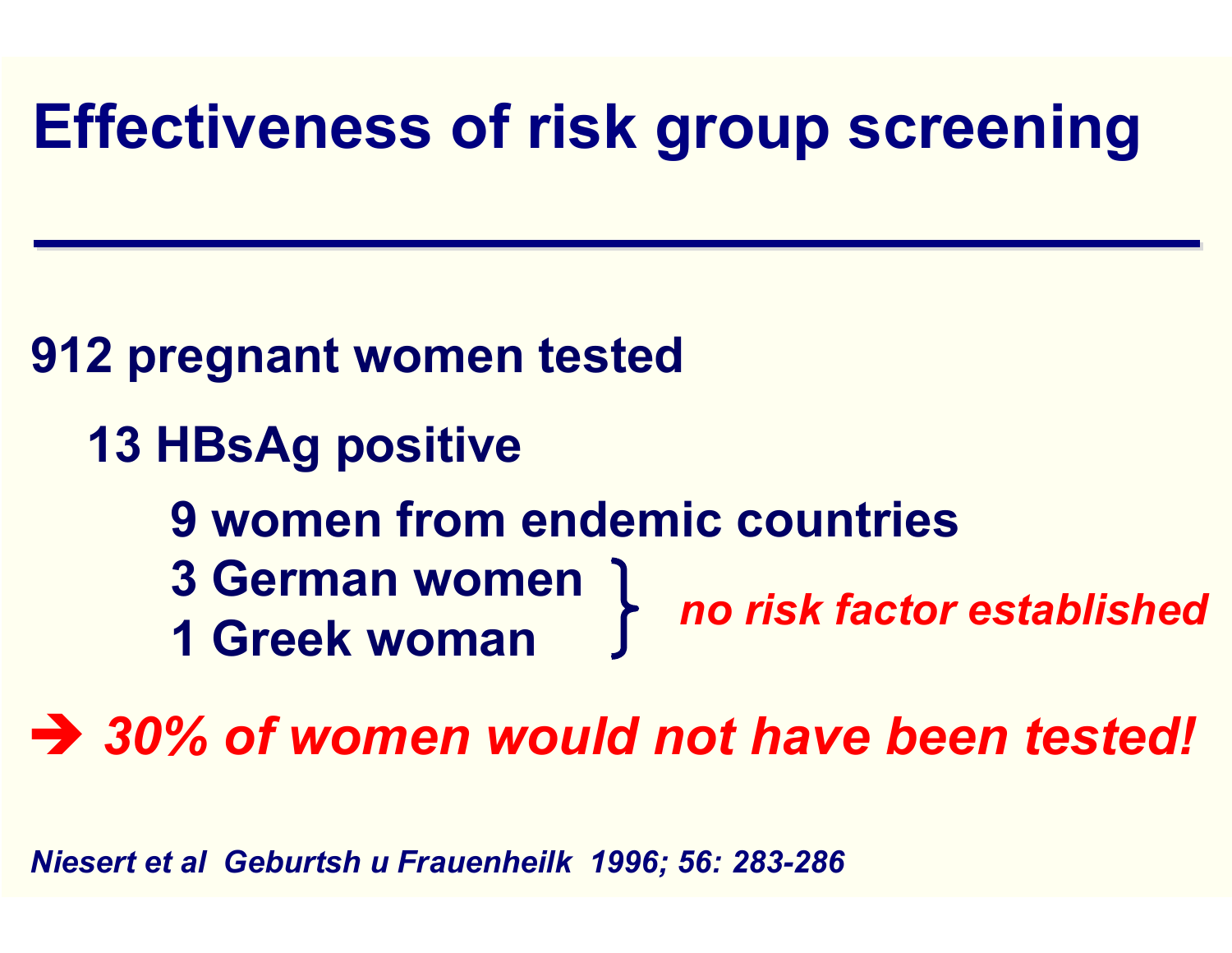### **Effectiveness of risk group screening**

*Using high risk screening criteria can miss a substantial proportion of HBsAg positive women.*

*All pregnant women should be routinely tested for HBsAg ….* 

*ACIP. MMWR 1988; 37: 341-346*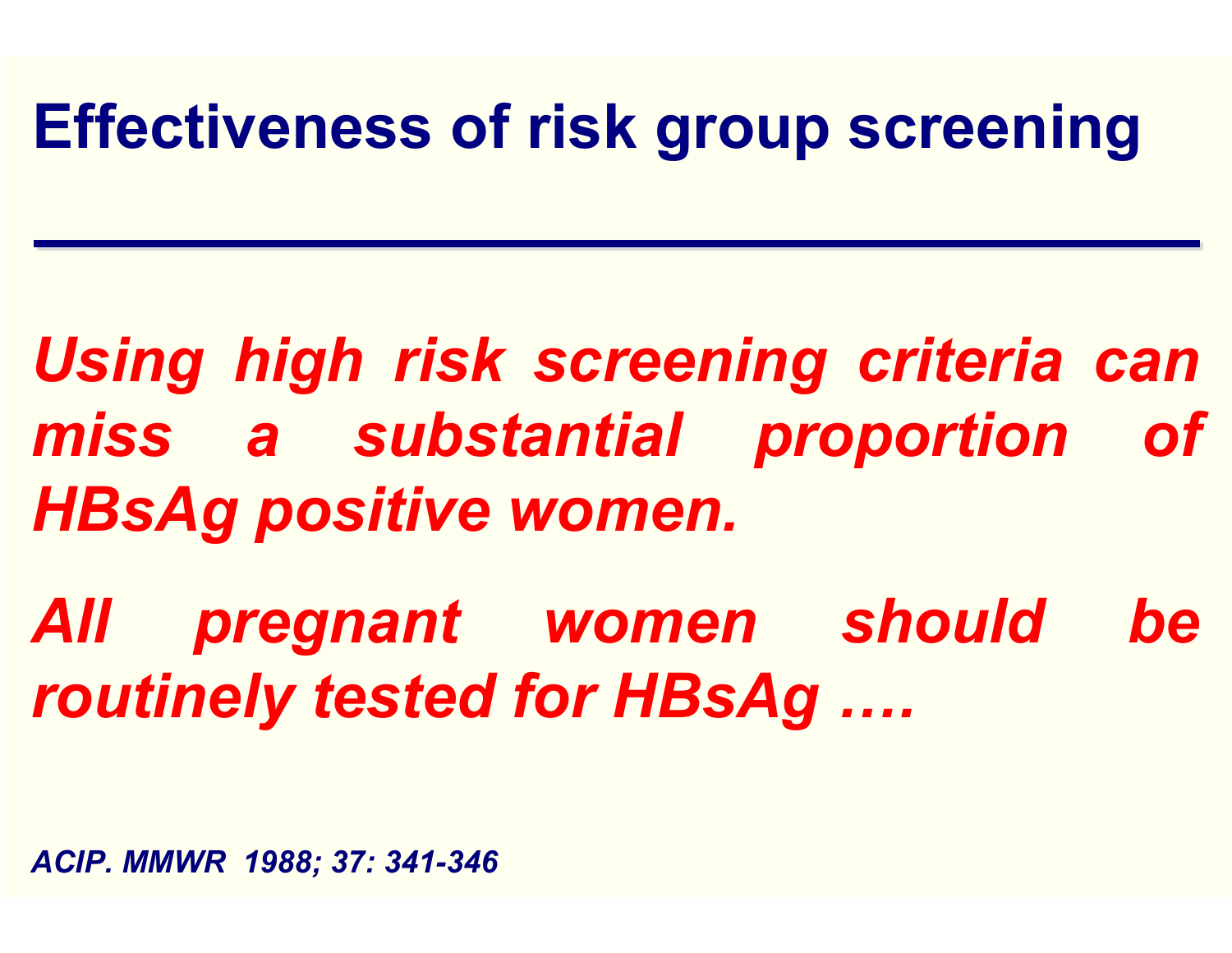**German regulations for screening of pregnant women -** *revised 1994*

- **Testing for HBsAg has to be performed on all** *pregnant women*
- z **Testing should be performed after the 32nd week of pregnancy as close to the time of delivery as possible**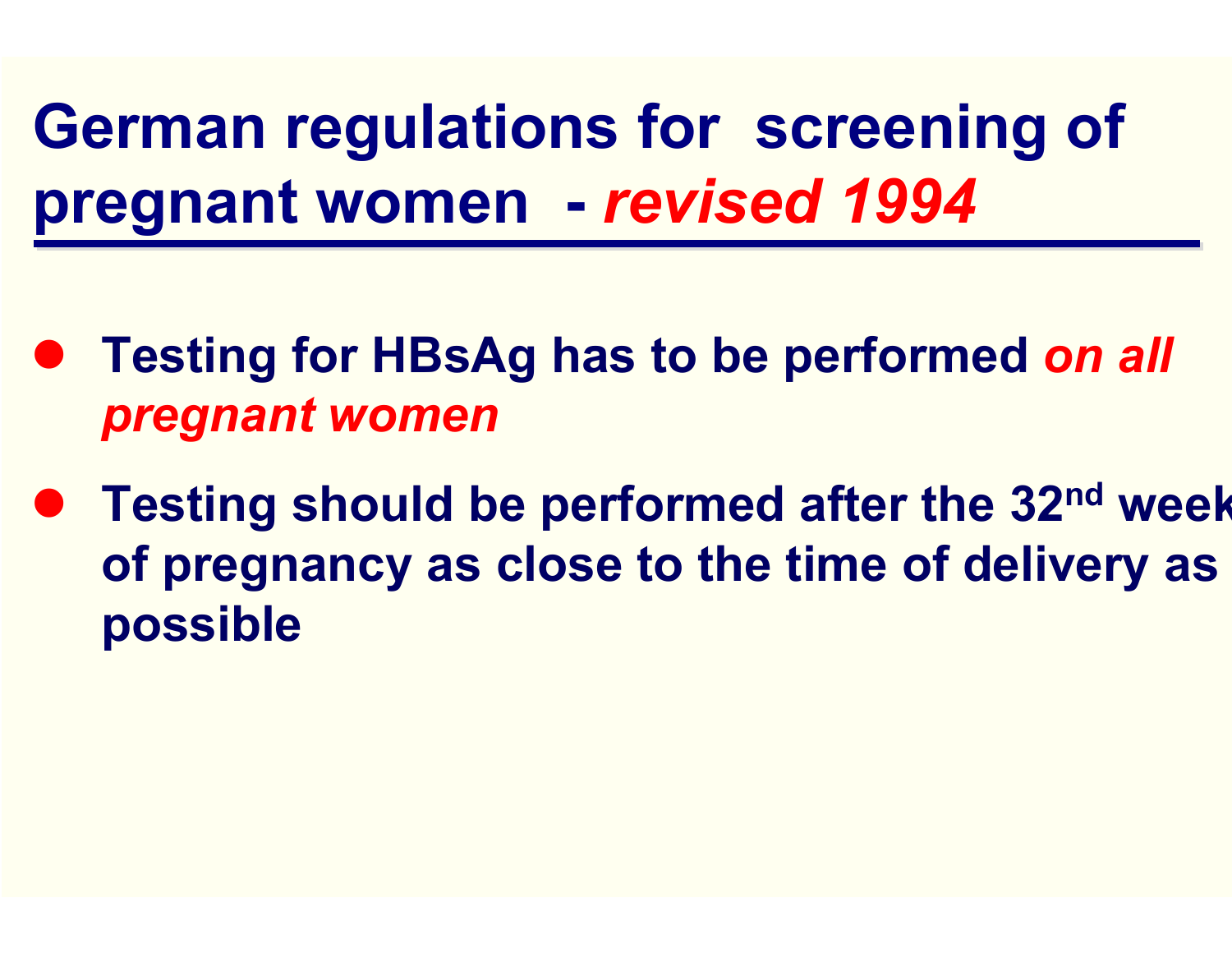# **Effectiveness of universal maternal screening in Germany**

**two surveys performed:**

- $\bullet$  **retrospective analysis in Berlin with ~ 4 000 participants (Parasher et al 2001)**
- $\bullet$  **prospective study in Bavaria with ~ 6 000 participants (Dausch and Jilg 2001)**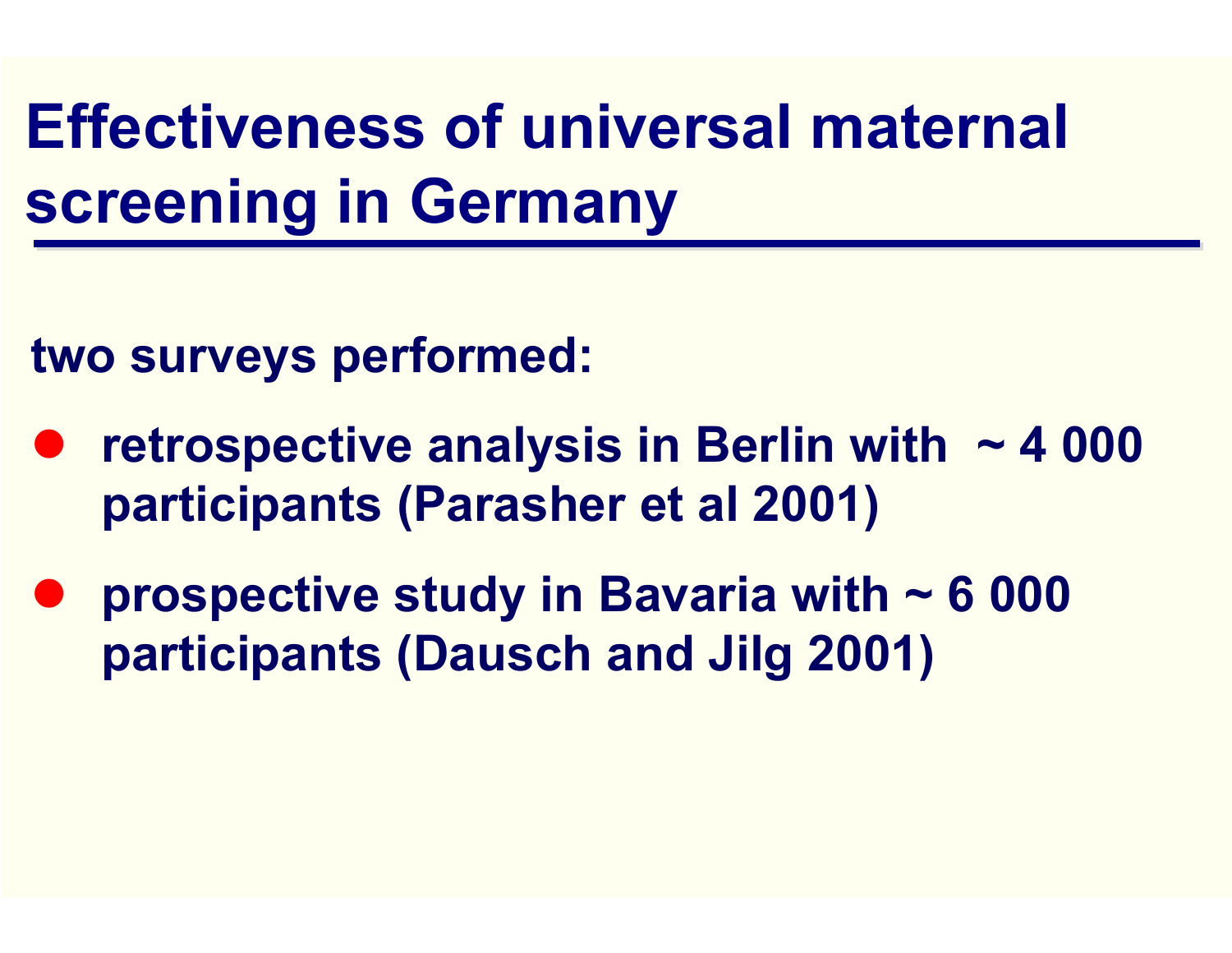**participants: 3963 women who delivered between 1996 and 1998 in the department of gynaecology and obstetrics of the FU Berlin** 

**charts of the mother and her infant were reviewed for documentation of maternal HBsAg screening**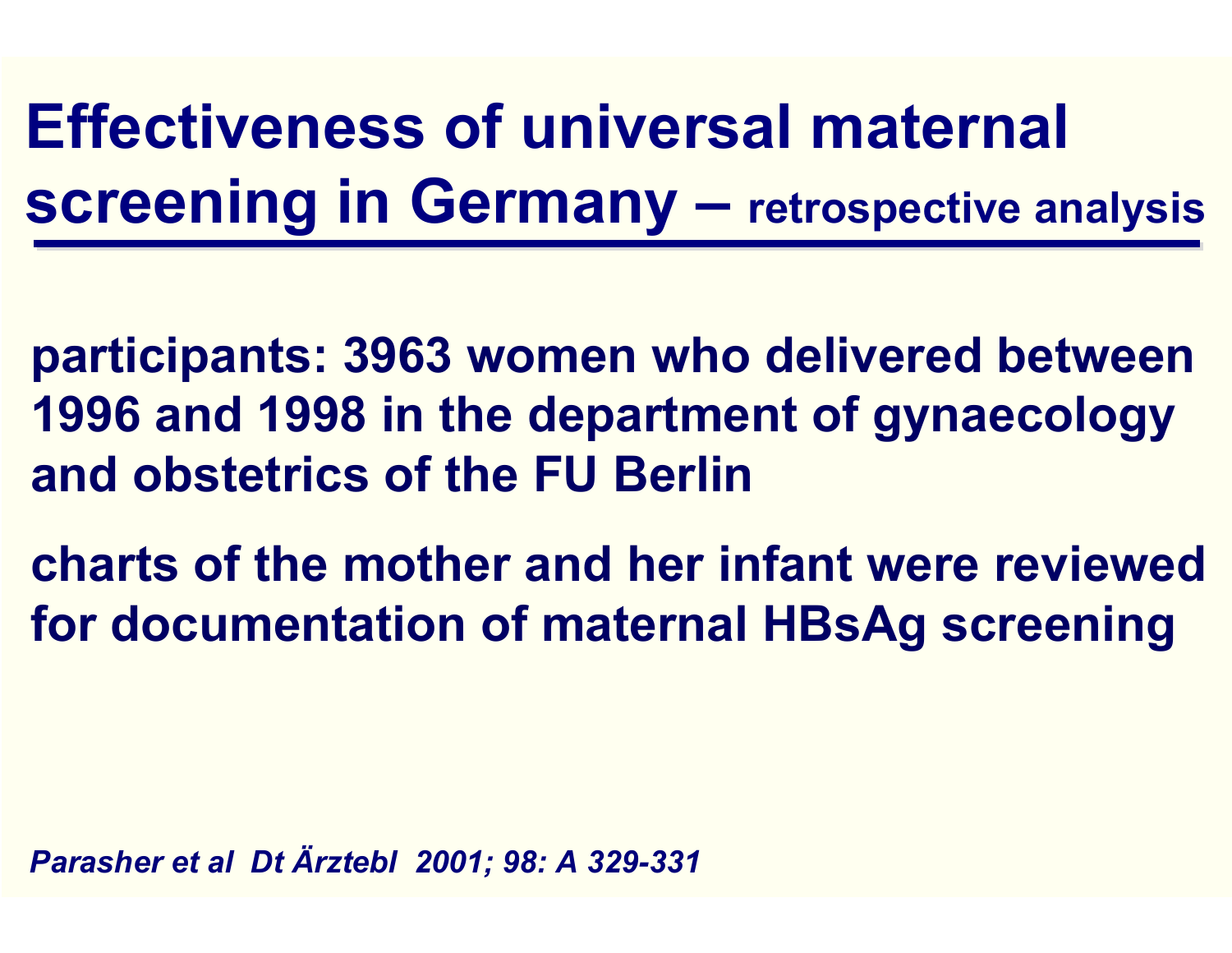| participants  | n    | <b>HBsAg test</b><br>documented<br>$n$ (%) | not tested/result<br>not available<br>$\frac{0}{0}$ |
|---------------|------|--------------------------------------------|-----------------------------------------------------|
| <b>German</b> | 2988 | $2$ 153 (72.1)                             | 27.9                                                |
| non-German    | 975  | 663 (68.0)                                 | 32.0                                                |
| all           | 3963 | 2 816 (71.1)                               | 28.9                                                |
| after week 32 | 3589 | 2 888 (80.5)                               | 19.5                                                |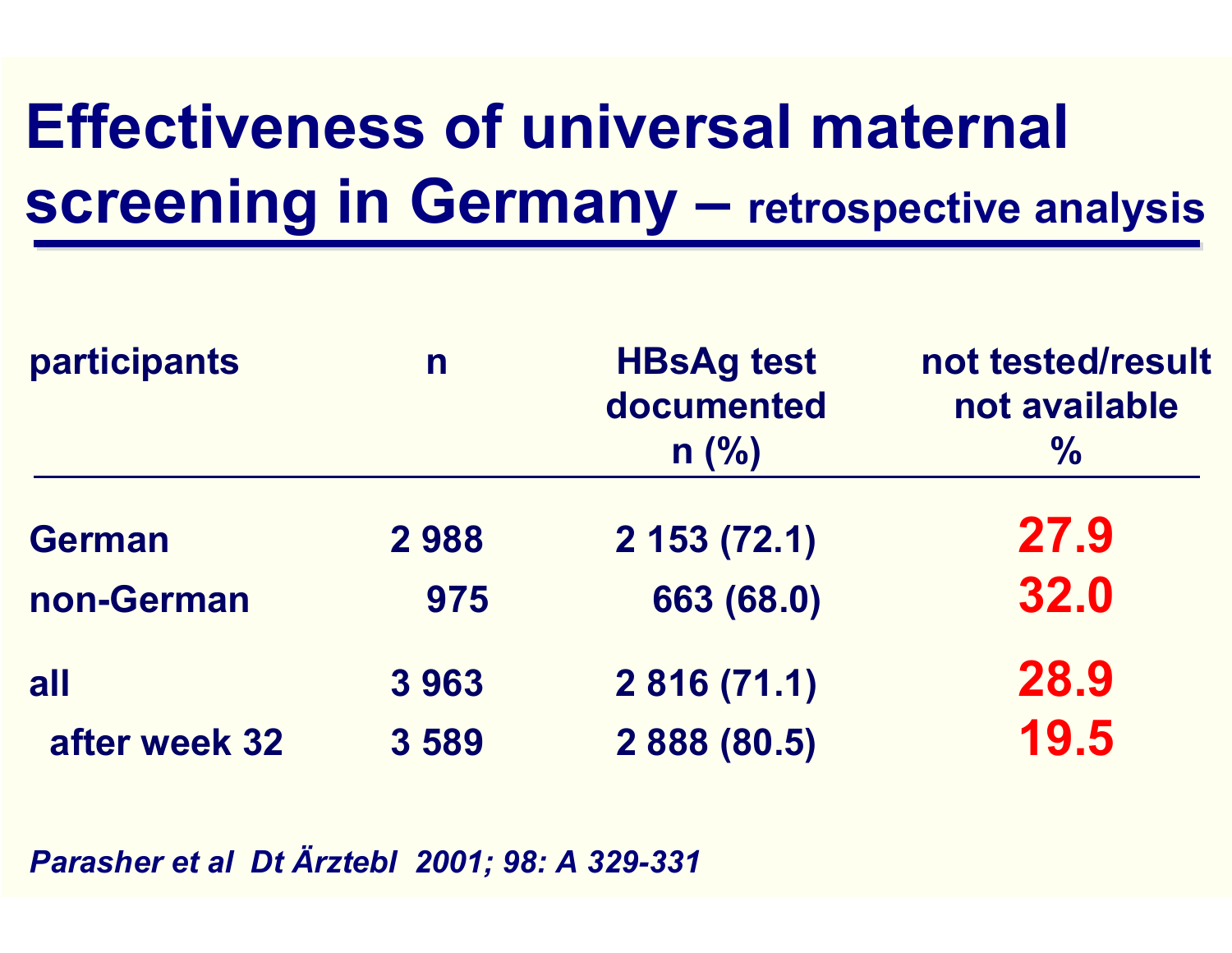| <b>HBsAg test</b><br>result at delivery | n       | <b>HBsAg test</b><br>positive<br>$n$ (%) |                                 |
|-----------------------------------------|---------|------------------------------------------|---------------------------------|
| available                               | 2815    | 33(1.17)                                 | 8 German<br>22 non-German       |
| not available,<br>tested after delivery | 1 1 4 8 | 12(1.05)                                 | <b>3 German</b><br>9 non-German |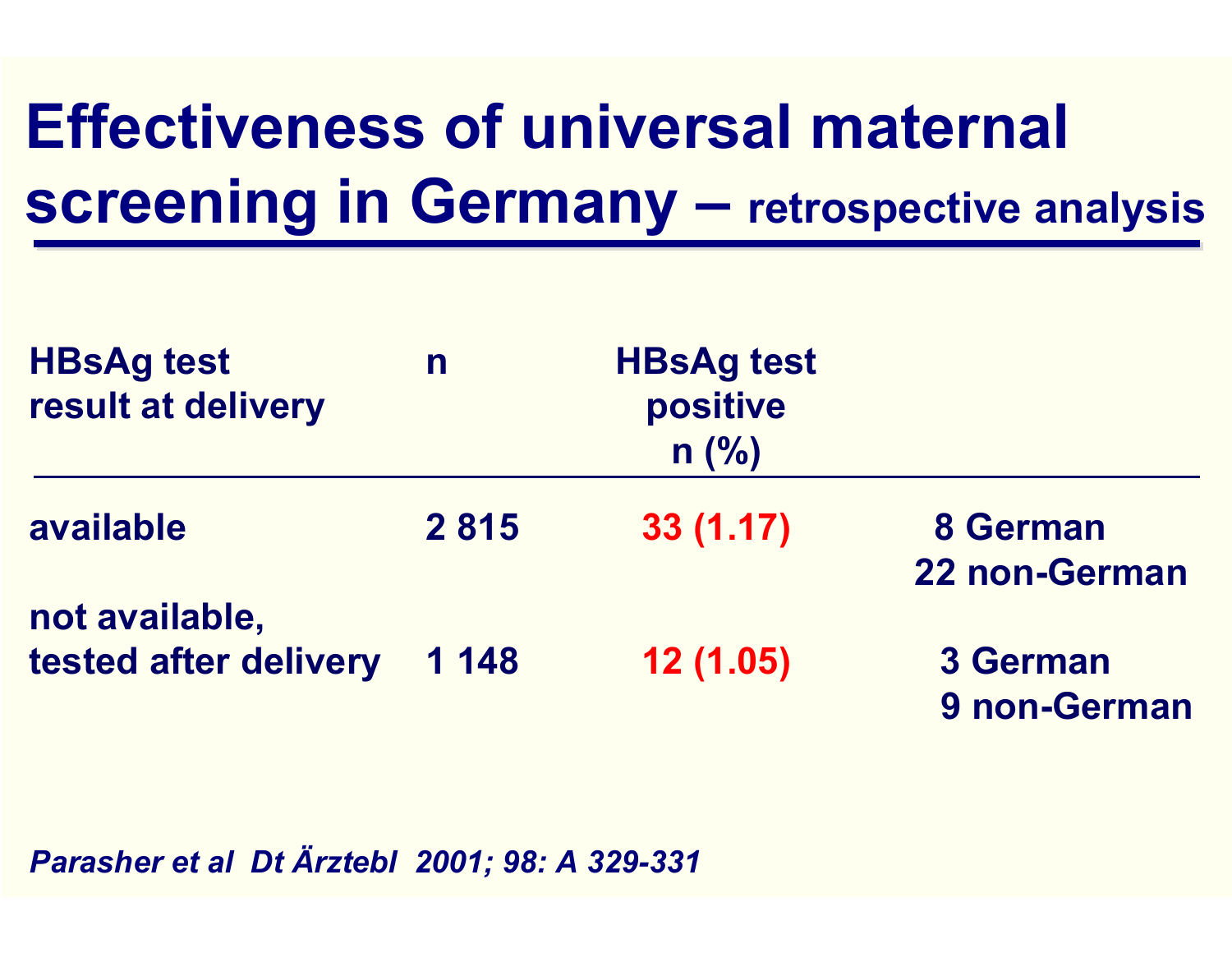#### **Summary**

- $\bullet$  **HBsAg tests were not performed or not available** *in 19.5% of women* **who delivered after week 32**
- **Tests for Rubella antibody were missing in only 5.2%**
- $\bullet$  **HBsAg carrier rate in the tested women was similar as in those not tested before delivery (1.17% vs. 1.05%)**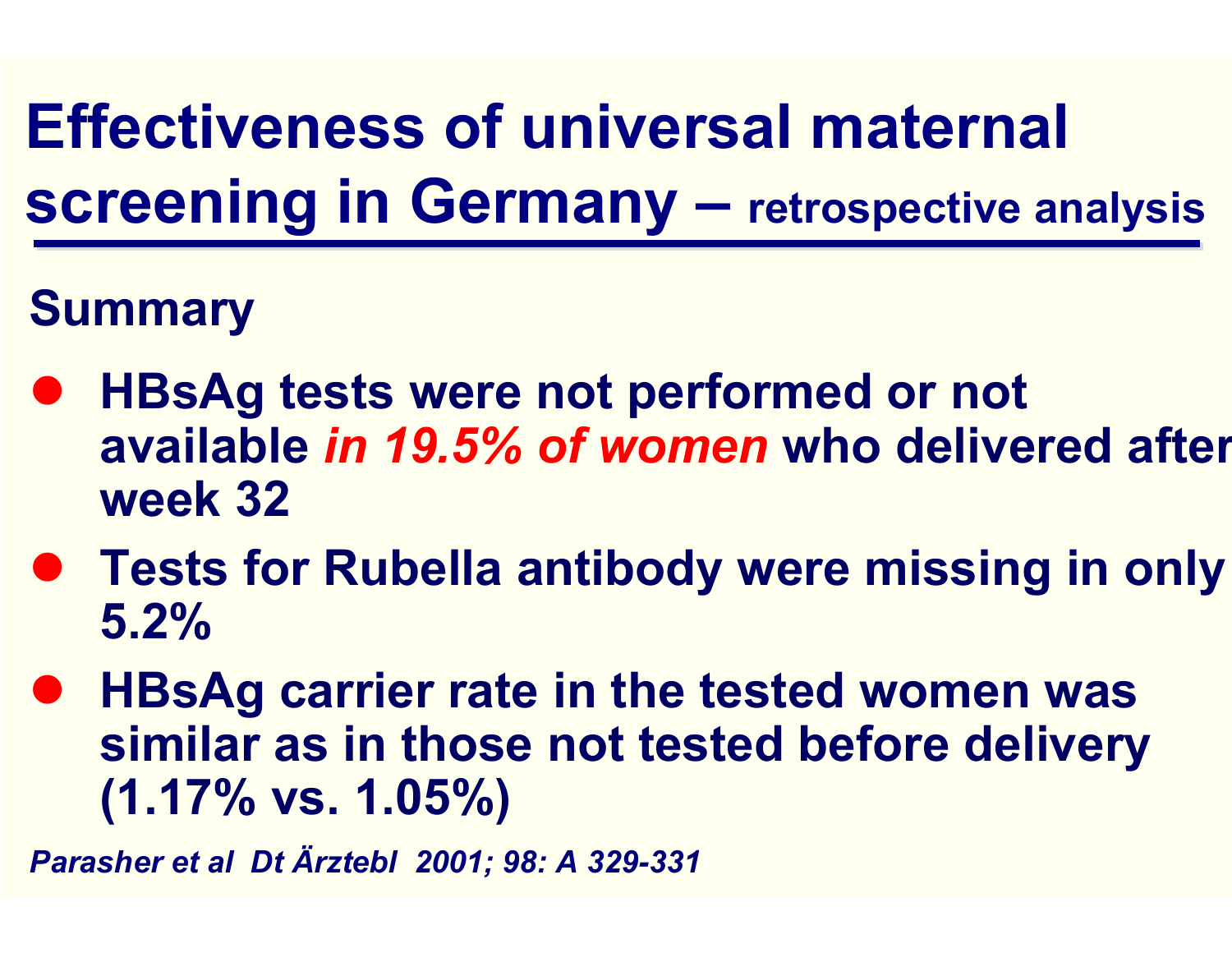**participants: 6083 women who delivered between July 1997 and Dec 1998 in the obstetric wards of 11 clinics in Bavaria**

**pregnancy documents of the women entering the obstetric wards were examined to check whether, when and with which result HBsAg-screening had been performed.**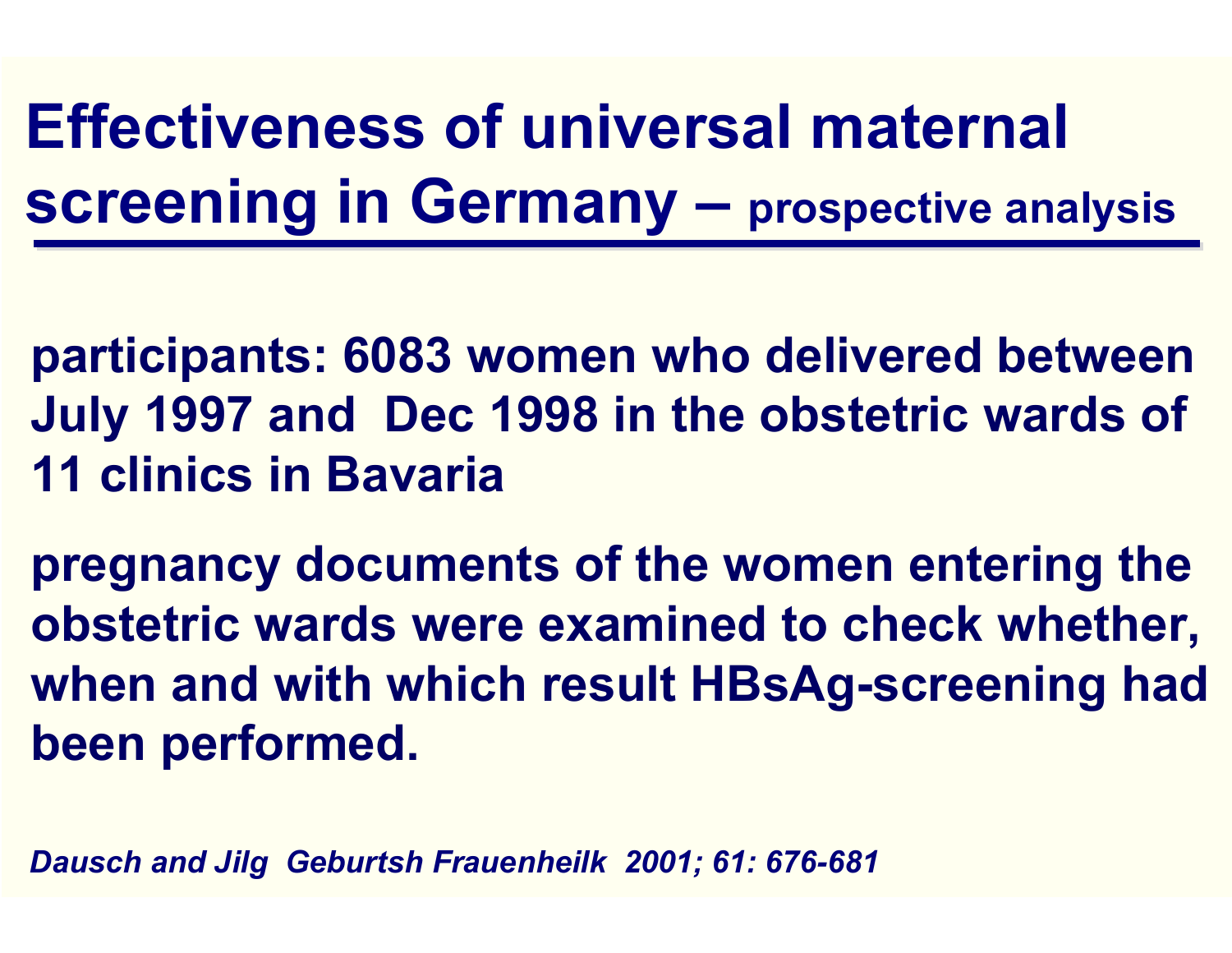| clinic                       | n    | <b>HBsAg test</b><br>available n (%) | not tested/result<br>not available % |
|------------------------------|------|--------------------------------------|--------------------------------------|
| <b>Amberg</b>                | 343  | 312 (91.0)                           | 9.0                                  |
| <b>Bamberg</b>               | 921  | 435 (47.2)                           | 52.8                                 |
| <b>Deggendorf</b>            | 1039 | 939<br>(90.4)                        | 9.6                                  |
| <b>Landshut</b>              | 552  | 550<br>99.6                          | 0.4                                  |
| <b>Munich LMU</b>            | 878  | 577<br>(65.7)                        | 34.3                                 |
| <b>Munich TU</b>             | 430  | 337<br>$(\mathbf{78.4})$             | 21.6                                 |
| <b>Regensburg St. Hedwig</b> | 312  | 206<br>(66.0)                        | 34.0                                 |
| Regensburg St. Josef         | 221  | 172 (<br>(77.8)                      | 22.2                                 |
| <b>Schweinfurt</b>           | 490  | 404 (82.4)                           | 17.6                                 |
| <b>Straubing</b>             | 647  | 639 (98.8)                           | 1.2                                  |
| <b>Weiden</b>                | 250  | 236 (94.4)                           | 5.6                                  |
| all                          | 6083 | 4807 (79.0)                          | 21.0                                 |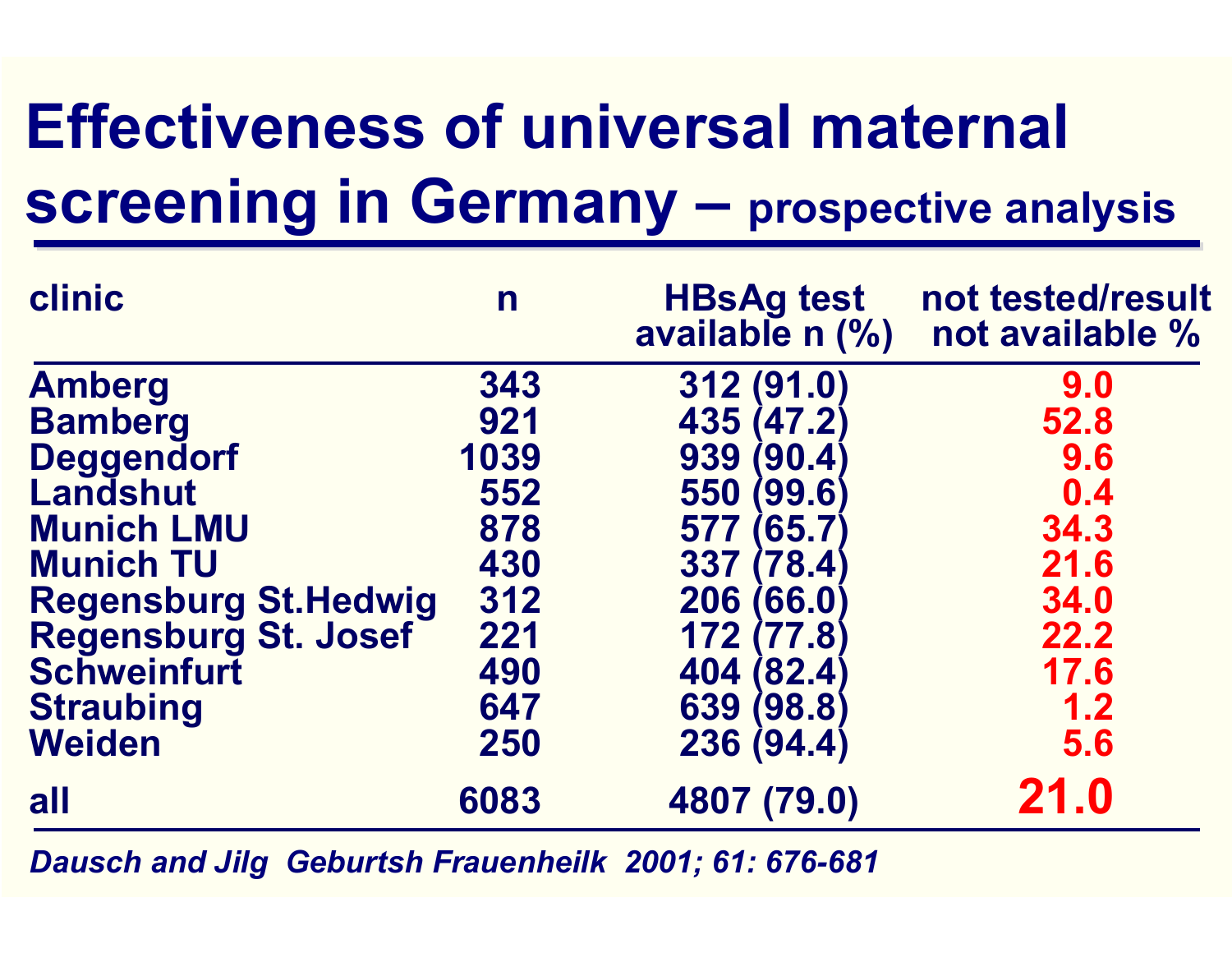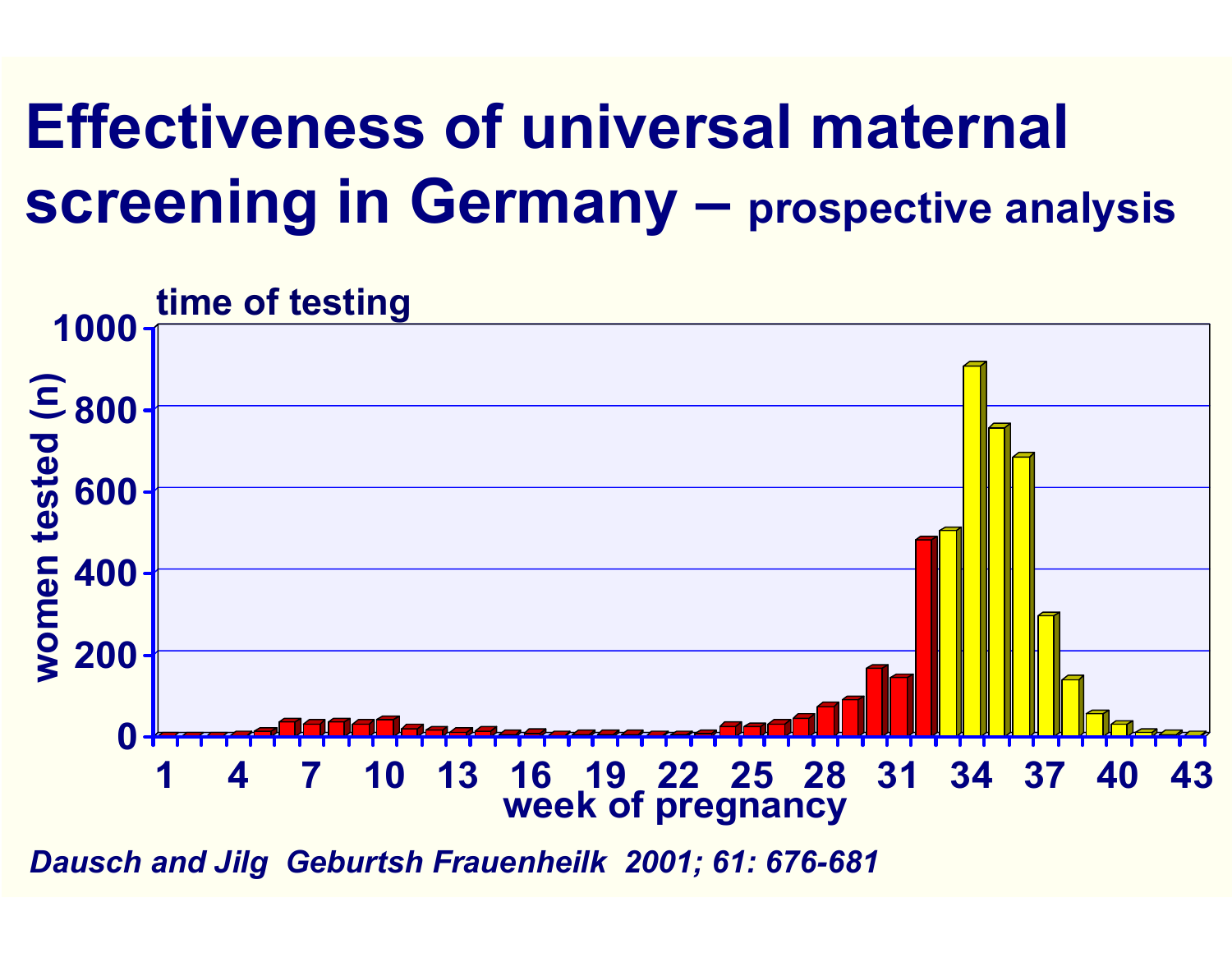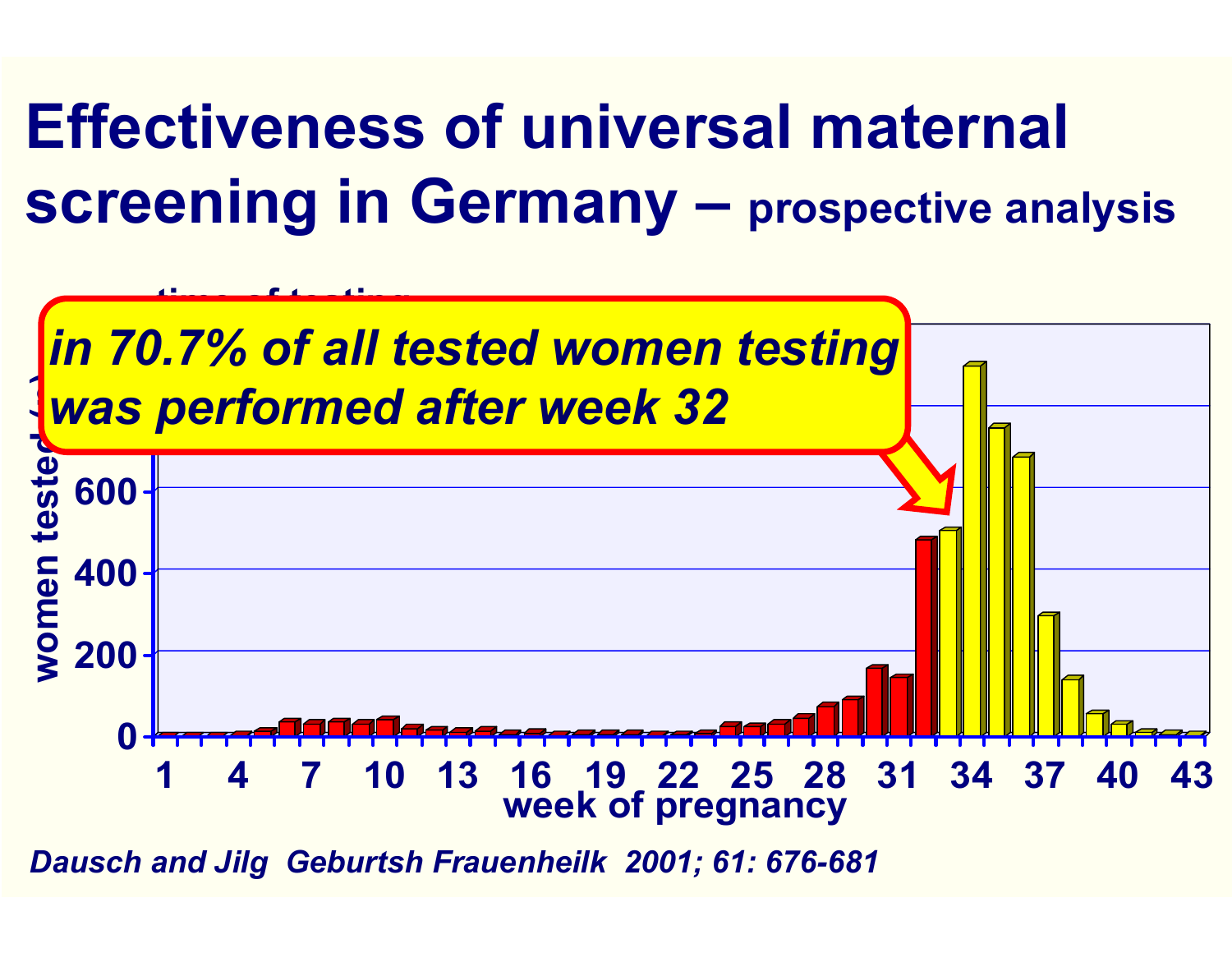### **HBsAg carriers**

**• test results available for 4 744 of tested women → 42 (0.89%) HBsAg positiv 12 German, 13 non-German, 13 origin unknown 12 German carriers: 2 drug addicts, 1 medical profession**

**• at LMU Munich all women not tested before delivery were tested thereafter577 tested before delivery: 12 (2.1%) HBsAg pos. 301 tested after delivery: 4 (1.3%) HBsAg pos.**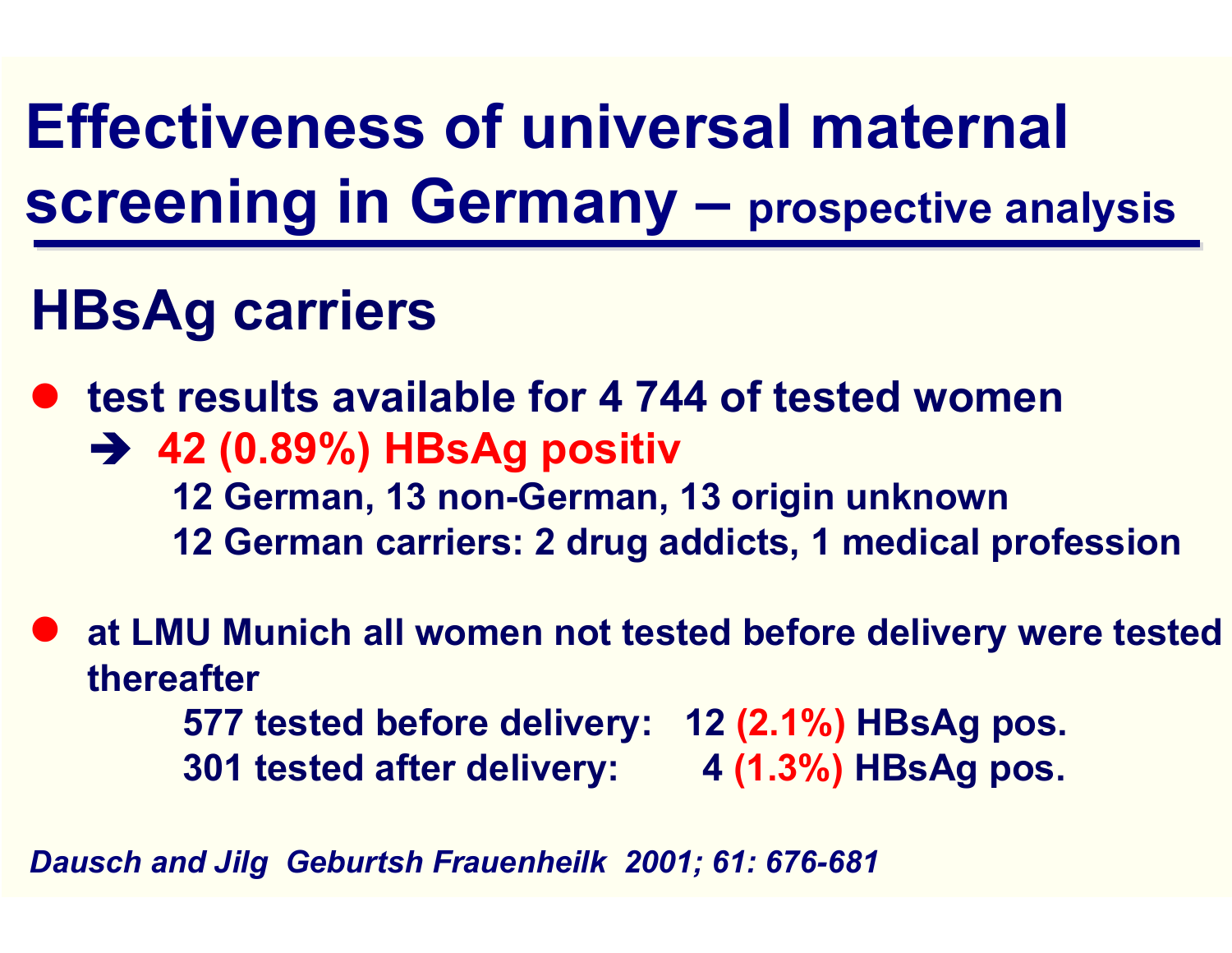**Effectiveness of universal maternal screening in Germany – summary** 

- **about 20 % of pregnant women are not tested for HBsAg before delivery**
- **about 1% of pregnant women are HBsAg positive**
- $\bullet$  **according to these data,** *about 1400 HBsAg pos. pregnant women are not identified***, giving birth to about** *250 infected newborns***, of whom** *225 will become chronic carriers*